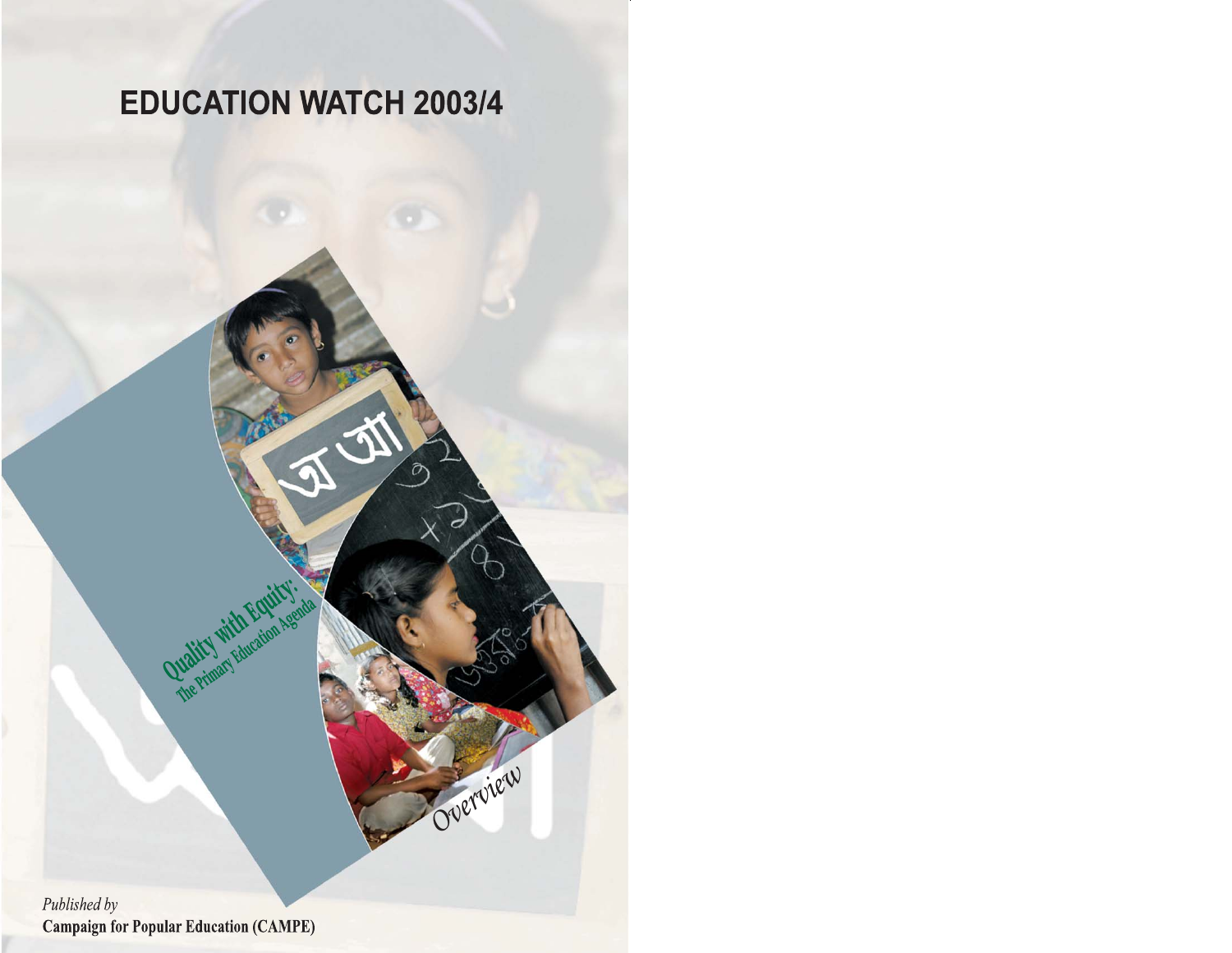**Education Watch 2003/4**

# **QUALITY WITH EQUITY: THE PRIMARY EDUCATION AGENDA**

**Overview of the Main Report**

Manzoor Ahmed Samir R. Nath with Altaf Hossain, Md. Mahbubul Kabir, Md. Abul Kalam Mirja M. Shahjamal, Rosie Nilufar Yasmin, Tata Zafar

**February 2005**



**CAMPAIGN FOR POPULAR EDUCATION (CAMPE)**

## **For further information please contact:**



**Campaign for Popular Education (CAMPE)** 5/14 Humayun Road, Dhaka-1207 **Phone:** 9130427, 8115769, 8155031-2 **Fax:** 8802-8118342 **E-mail:** info@campebd.org **Website:** www.campebd.org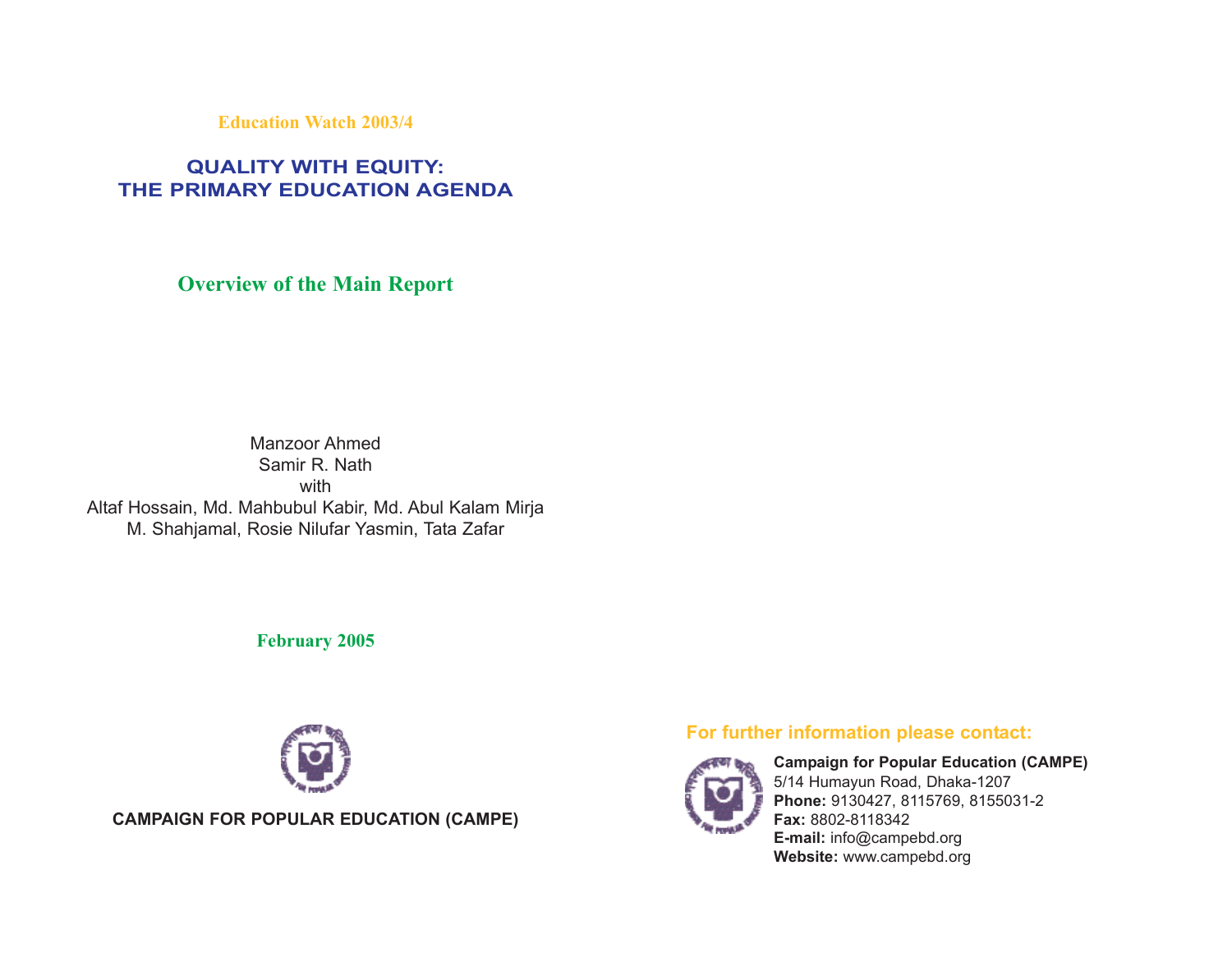# **Foreword**

The fifth annual *Education Watch* report focuses on quality with equity in primary education. It probes into inter-connected factors bearing on performance of schools and children in 10 upazilas. A micro (children, teachers, parents and the school) and meso (role of the upazila education authority and local administration) perspective, complementing a macro and national view, the focus of the previous *Education Watch* studies, is provided in the present report.

The big picture of primary education deprivation is well-known. Despite commendable progress in the last fifteen years in expanding enrolment, the large majority of children, as many as two out of three, mostly poor and disadvantaged in other ways, are growing up without basic skills and preparation for life.

It is not one or another cause, but *a syndrome of poverty and disadvantage*, that causes deprivation in primary education. Contributing significantly to non-enrolment and dropout are child labour, the phenomenon of private tutoring, school and home factors related to low class attendance, and problems of the first generation learners. Almost half of primary school children have mothers who are illiterate and both parents are without literacy for one-third of the children. Without the capacity of school and willingness or ability of teachers to help the child to catch up when needed, any disruption in schooling sets in motion a slippery slope of further lag, more absences, and eventual dropping out.

Ambitious goals have been set for PEDP II, the umbrella development programme of the government in primary education for the period 2003/4 to 2008/9, on which much hope is pinned. But it has been already late by more than a year in getting off the ground. There has to be a much greater sense of urgency, greater determination to cut through inertia and bureaucratic obstacles on both national and external donor fronts. There has to be a stronger will to resist extraneous vested interests than has been seen so far. The slow and halting pace of progress witnessed in the five years since the 2015 EFA goals were adopted must shift to a different cadence.

It is our sincere hope that the findings about the problems and the needs in the classroom and the school will prompt a greater sense of urgency about shaping reform initiatives and implementing them. It will be necessary to look, in the light of the findings, at what have been planned and how these can be implemented effectively and professionally. All organisations and institutions in the country willing and able to contribute to this effort should be involved. We also hope that the seven point agenda for primary education with quality and equity recommended by the *Education Watch* research team will receive the backing of the policy-makers so that these can serve as a guideline.

**Fazle Hasan Abed** Dhaka Chair anns an t-Iomraid anns an t-Iomraid anns an t-Iomraid anns an t-Iomraid anns an t-Iomraid anns an January 2005 Campaign for Popular Education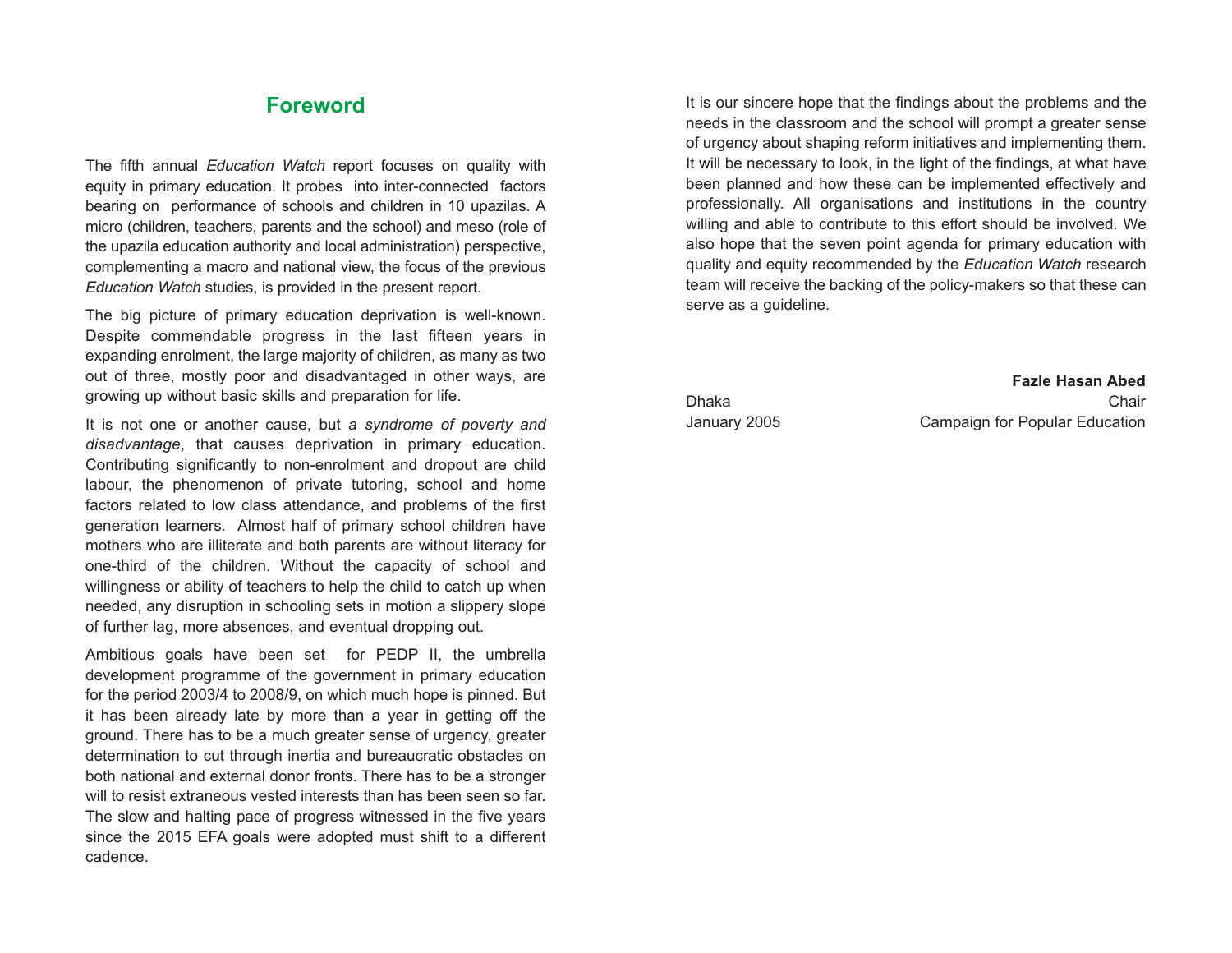### **Introduction**

Primary education is the foundation on which the nation's edifice of education has to be built and the ground laid for the individual's pursuit of further learning and fulfillment of life's potentials. Progress in primary education in Bangladesh in the last fifteen years, despite its many deficiencies, is characterised by strengths, which truly can be regarded as points of shining light.

A major achievement of the last decade was to attain gender parity in primary school enrolment. Other accomplishments are improvement in gross and net enrolment in primary education and reduction in dropout and improvement in completion of the cycle, encouraged by provision for free textbooks to all students, food for education and lately stipends for poor children as well as stipends and tuition waiver for rural girls at the secondary level. To improve quality of education, competency-based primary education curriculum has been introduced. NGOs have pioneered and successfully implemented on a large scale programmes to reach out of school children. National budgets have been increased and substantial external assistance has been mobilised for primary education development activities.

Bangladesh is committed to EFA and Dakar Framework and U.N. Millennium Development Goals for 2015. Its national development objectives and plans are guided by a strategy of poverty reduction and human development in which education, especially at the basic level, has a critical role.

The national goals and commitment in respect of primary education are reflected in the Second Primary Education Development Programme (PEDP II), described as a sub-sectoral programme of the government supported by external development partners. It aims to address the primary education access, participation and quality problems with "a guarantee of essential primary school quality levels (PSQL)" for all children. Establishment of non-formal learning centers to serve two million out of school children through the Reaching Out of School Children (ROSC) project is expected to complement PEDP II, which is confined to formal public sector primary education. The ROSC project signifies the recognition by the government of the need and legitimacy of non-formal

approaches, so far supported only by NGOs, as essential complement to formal schools.

Despite the accomplishments, as past *Education Watch* reports and national education data show, primary education remains plagued by serious problems in respect of access and participation. Taking into account the current enrolment and completion rate, it can be said that over 40 percent of the children cross their primary schooling age without the benefit of a full cycle of primary education. When the findings about learning achievement and competencies are also considered, it becomes obvious that the large majority of children of Bangladesh, as many as two out of three, are growing up into adulthood without basic literacy and numeracy skills and preparation for life.

The 2005 monitoring report on progress towards Dakar goals released by UNESCO in November, 2004 has applied an Education Development Index to countries based on values for net primary education enrolment, adult literacy rate, gender parity indices, and survival of children to grade five in the primary school. Of the 127 countries rated, Bangladesh ranked as number 107, just behind India (106) and ahead of Pakistan (123) and Nepal (110). It is projected that all of these countries will fail to meet the 2015 Dakar Framework targets unless their rate of progress accelerates substantially. It is vitally important that the government strategies and programmes including the umbrella programme PEDP II and the ROSC project , aimed especially at the disadvantaged children, succeed.

## **Research Questions and Methodology**

Quality of teaching and learning and equitable access are clearly the dominant concerns in primary education in Bangladesh which are reflected in national plans and commitments including EFA Plan, PRSP, PEDP II and ROSC.

*Education Watch 2003/4* focuses on quality with equity in primary education. In doing so, it draws on the findings and outcomes of earlier *Watch* reports, attempts to probe deeper into interconnected effects of factors bearing on schools and children in specific locations in 10 upazilas, and attempts to present a summative perspective with regard to policy and action implications. A micro (children, teachers, parents and the school)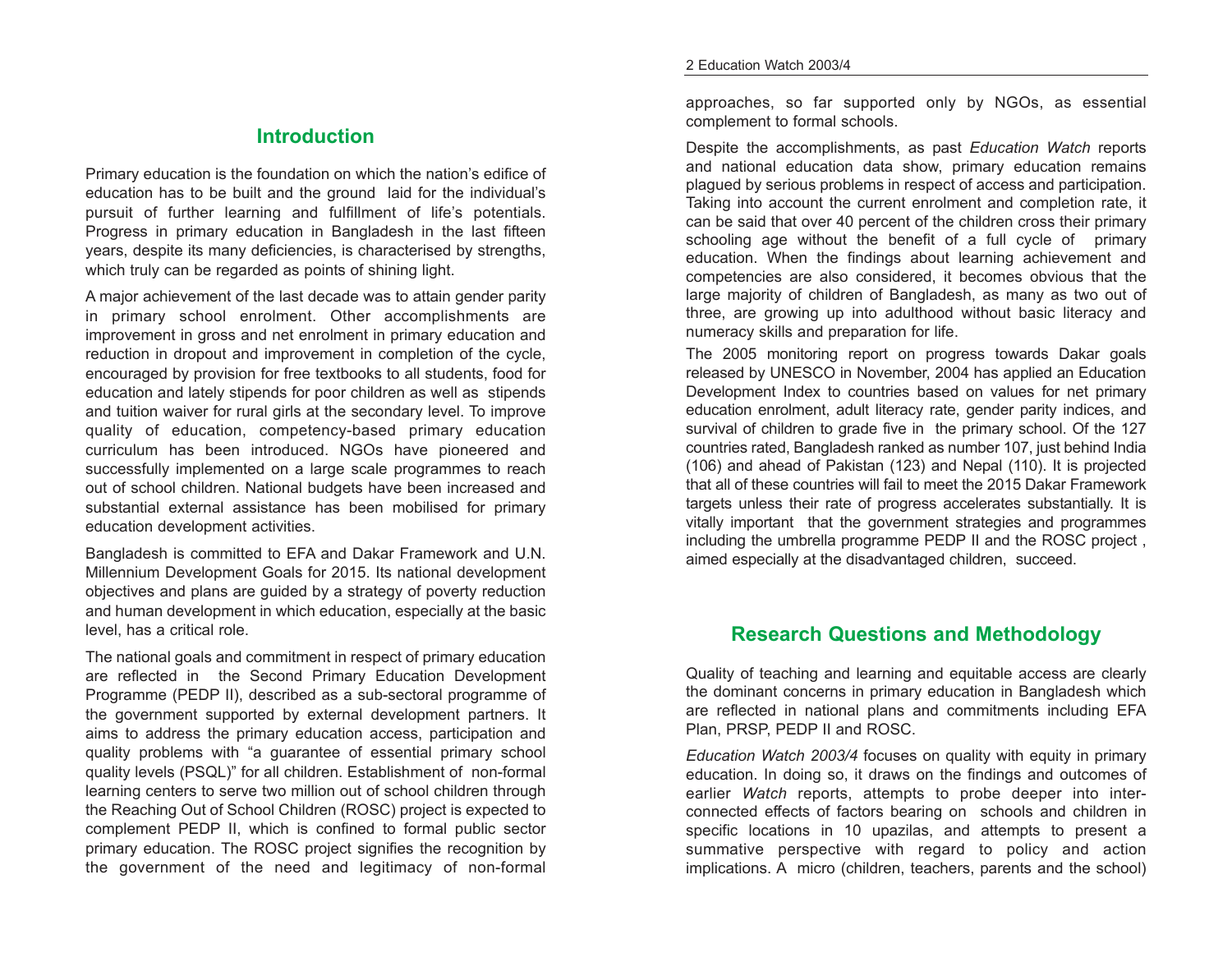and a meso (upazila education authority and local administration at the upazila and the union) perspective, in contrast to a macro and national view, the focus of the previous *Education Watch* studies, is the focus of the present report.

The main research questions in the present study are:

- 1. Why is a large proportion of the children deprived of quality primary education?
- 2. Why don't the schools function better?
- 3. What can be done to ensure quality primary education for all children?

#### **Table 1**

#### **Upazilas selected in the study and their characteristics**

| <b>Division</b> | <b>District</b> | <b>Upazila</b> | <b>Characteristics</b>      |  |
|-----------------|-----------------|----------------|-----------------------------|--|
| <b>Dhaka</b>    | Tangail         | Madhupur       | <b>Ethnic minority</b>      |  |
|                 |                 |                | High food deficit area      |  |
| Rajshahi        | Kurigram        | Nageshwari     | Very high food deficit area |  |
|                 |                 |                | High density of ultra poor  |  |
|                 | Rajshahi        | Tanor          | Very high food deficit area |  |
| Chittagong      | Chittagong      | Lohagara       | Low food deficit area       |  |
|                 | Comilla         | Chandina       | <b>Municipality</b>         |  |
|                 |                 |                | Moderate food deficit area  |  |
| Khulna          | Jessore         | Jessore Sadar  | Urban                       |  |
|                 |                 |                | Low food deficit area       |  |
|                 | <b>Satkhira</b> | Tala           | Moderate food deficit area  |  |
|                 |                 |                | WFP Biscuit project area    |  |
| <b>Barisal</b>  | Barguna         | Patharghata    | High food deficit area      |  |
|                 | <b>Barisal</b>  | Bakerganj      | Low food deficit area       |  |
| <b>Sylhet</b>   | <b>Sylhet</b>   | Golapganj      | Moderate food deficit area  |  |

A combination of qualitative and quantitative techniques was used in this research - in-depth interview and focus group discussion; observation of school and classroom; survey of selected school

#### Overview 3 4 Education Watch 2003/4

catchment areas and schools; and review of relevant documents. Pertinent findings were drawn upon from previous *Education Watch* reports and other studies. A participatory approach was followed in discussion with children, the dialogue mediated by other children with varied experience.

#### **Table 2**

#### **Respondents and research techniques**

| <b>Respondent groups</b>                             | <b>Technique used</b>       | No. of<br>respondents |
|------------------------------------------------------|-----------------------------|-----------------------|
| Upazila Nirbahi Officer (UNO)                        | In-depth interview          | 9                     |
| Upazila Education Officer (UEO)                      | In-depth interview          | 10                    |
| <b>Assistant Upazila Education</b><br>Officer (AUEO) | FGD and In-depth interview  | 41(8)                 |
| Public representative                                | FGD and In-depth interview  | 57(7)                 |
| <b>URC</b> instructor                                | Interview and documentation | $\overline{7}$        |
| Head teacher                                         | In-depth interview          | 10                    |
| Assistant teacher                                    | <b>FGD</b>                  | 31(9)                 |
| <b>School Managing Committee</b><br>member           | <b>FGD</b>                  | 55(8)                 |
| <b>Students</b>                                      | <b>FGD</b>                  | 94(9)                 |
| Non-enrolled children                                | <b>FGD</b>                  | 92(11)                |
| Good student                                         | Case study                  | 6                     |
| Disabled studen                                      | Case study                  | 5                     |
| Never enrolled children                              | Case study                  | 5                     |
| Dropout students                                     | Case study                  | 6                     |
| Parents of students                                  | <b>FGD</b>                  | 101(10)               |
| Parents of non-enrolled children                     | <b>FGD</b>                  | 79 (11)               |

*Figures in parentheses indicate the number of FGDs held*

Twelve upazilas from six administrative divisions in the country were intended to be selected for the study on the basis of the World Food Programme (WFP) classification of upazilas according to food security status. The purpose was to have diversity in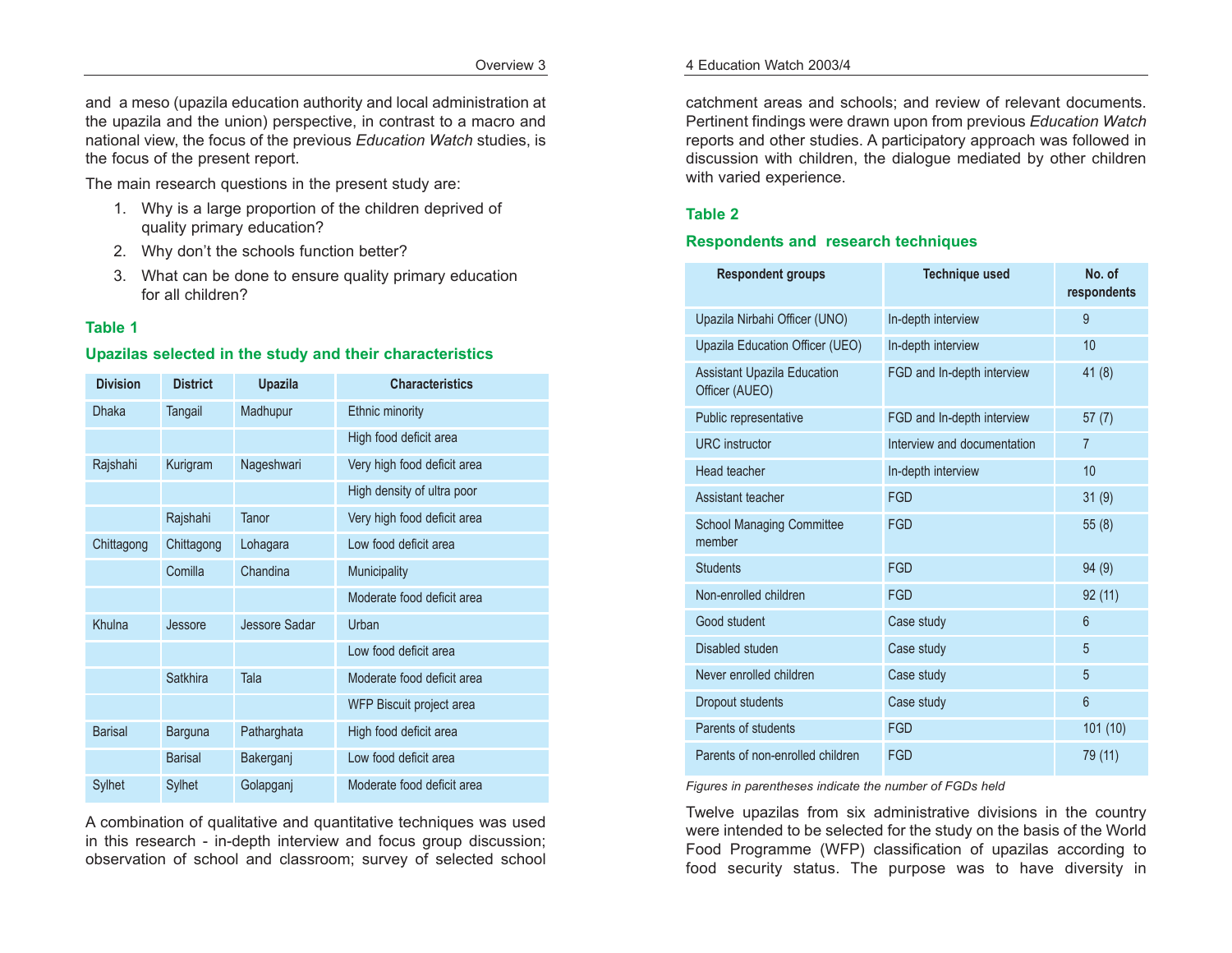socio-economic condition among the selected upazilas. Disruption in communication and school activities due to massive flooding in July and August, 2004, when field work was undertaken, prevented data collection from two upazilas. Field work, in the end, was done in 10 upazilas as shown in Table 1.

A special feature of the study was the household survey that covered every second household in the catchment areas of two GPS and one RNGPS in each upazila - a total of 8,212 households in catchment areas of 30 primary schools. The survey questions covered education of the household members, socioeconomic information, currently enrolled students in primary schools, dropout and never enrolled children, use of private tutors, and child labour.

Three survey questionnaires and 22 checklists were prepared and used in the fieldwork. A piloting of the instruments and methodology was undertaken. Field investigators, all with experience in social science field survey, were given training in the use of the instruments. The 36 investigators were divided into 6 research teams, each guided by an experienced researcher.

Various respondent groups at the different levels, research techniques used and number of respondents are shown in Table 2.

# **Key Findings and Conclusions**

#### **A. Education provisions**

The ten upazilas selected from all six divisions of the country had a total population of 3,200,000 with a primary school age population of 514,000. There were 2,452 primary education institutions in the 10 upazilas, according to data from upazila education offices, which probably underestimated NGO and private provisions. Of the listed numbers, just under 1,000 schools were run by the government (GPS), 600 were registered non-government primary schools (RNGPS), and 400 were ebtedayee madrasas or classes attached to high madrasas.

According to the upazila education office data derived from catchment area child surveys undertaken by schools, 75.3 percent of the children in the eligible age group were enrolled in primary

schools. However, based on household survey conducted in school catchment areas under the present study, the net enrolment rate found was 90.4 percent.

UEOs data show 57 percent of students were enrolled in GPS, 24 percent in RNGPS, 9 percent in all types of madrasas, 2.5 percent, in kindergartens and 1.1 percent in NFE schools. Again, non-formal school enrolment appears to have been underestimated.

Key points regarding primary school provisions in the upazilas were:

*First*, there is a serious insufficiency of provisions, creating a deficit of the order of 50 to 60 percent in terms of schools, classrooms and teachers, if criteria for acceptable quality of provisions, such as a classroom with no more than 40 children with a qualified teacher, are applied.

*Second*, schools, especially GPS and RNGPS, which served over 80 percent of the children, were not distributed according to set criteria and were not related to child population or area of the upazila. Nor was the ratio between GPS and RNGPS based on criteria or a discernible pattern.

*Third*, there was no effort to develop complementarity between GPS and RNGPS, on the one hand, and the other types of institutions, such as madrasas and non-formal schools, to ensure adequate provisions for all children.

*Fourth*, The GPSs had on an average one more teacher than the RNGPSs, (average of 4.5 and 3.8 teachers respectively), but both had teaching personnel to run schools only in two shifts; the gender imbalance in teaching positions remained high (39 percent female teachers) in spite of the policy of affirmative action in recruitment.

*Fifth*, with the number of GPS essentially remaining unchanged, the share of total enrolment in RNGPS has been rising. Generally poorer provisions for teachers, and physical facilities in these schools, compared to GPS, have meant that the overall quality of provisions for primary education has deteriorated.

*Sixth*, the data for the upazilas suggest an increase in net enrolment and a narrowing of gap between net and gross enrolment, which indicates a maturity of the system with a culture of sending children to school at the designated entry age taking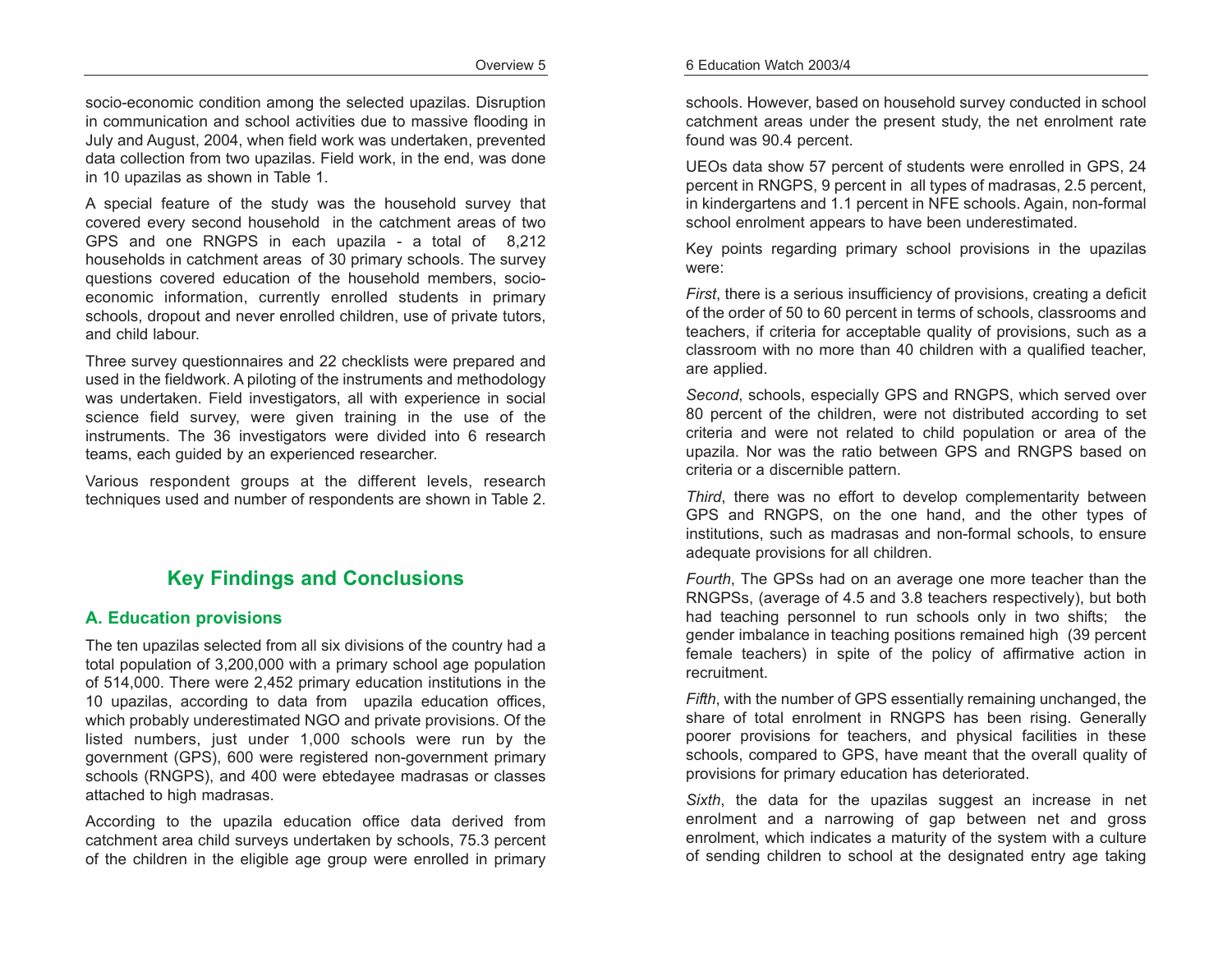root. Whether this indicates a wider national trend needs to be established with accurate and up-to-date national data.

*Finally*, a systematic and planned effort is needed to develop understanding and awareness about the criteria and concept of quality in education, performance standards of schools, and how accountability of schools and education personnel to communities and parents can be established and demanded.

There was a lack of common understanding regarding quality of education and how a school's performance should be judged. The concept of accountability of schools and education personnel including teachers, head teachers and supervisors at the upazila level, all of whom received public funds to provide public service, appeared to be lacking. Absence of models or knowledge about effective schools, and high quality teaching-learning practices also may have led to the acceptance and tolerance of the familiar.

#### **B. Education resources in schools**

Data on education resources - physical facilities, human resources, and financial resources disposable at the school level - in the 10 upazilas under study show that:

- 1. The major categories of schools, GPS, RNGPS and madrasas, did not have sufficient classroom space for all the enrolled children. Applying a modest standard of the upazila education office of just permitting students to sit in rows of benches with little elbow room, it was found that there was no space for a quarter of the enrolled students in GPS and 40 percent of the students in madrasas. By these standards, RNGPSs in the ten upazilas could accommodate 97 percent of their enrolled students.
- 2. Despite major government investments in primary school facilities since 1990, these remained far from satisfactory, both in number of classrooms and schools and in their quality. Fifteen percent of the schools in the 10 upazilas were rated by the research team as "good" - with safe, sturdy and clean roof, walls and floors. About half were "fair" and 35 percent were rated as "poor," - judged by very basic criteria applied. Hazardous and definitely unsafe conditions were observed in some GPS and madrasas.

#### Overview 7 8 Education Watch 2003/4

- 3. Insufficiency of teachers was a common problem. Eighty percent of the schools had four or less teachers, 21 percent three or less. On an average, 30 percent schools had more than 60 students per teacher; over two-thirds had more than 40 students per teacher.
- 4. The average teacher-student ratio in the ten upazilas was 1:53 -somewhat better than the national average of 1:61. There was a substantial variation in this ratio among the upazilas. The range was 37 to 90 students per teacher for GPS and 34 to 95 students per teacher for RNGPS. Approved posts of teachers remained vacant for a year or more in 19 percent of GP schools and 7 percent RNGP schools.
- 5. Overall, GP and RNGP schools had very little fund available to be used at the school's discretion for essential expenses related to school's activities. Some primary schools raised funds for small repair, purchase of stationery and entertainment of visitors with contribution made by themselves, collected from the community and by charging students "unofficial" fees. Madrasas were more active in raising their own resources and appealed for contribution as a religious obligation. A few formal schools received contribution from NGOs.

## **C. Nature of deprivation**

The large picture of primary education deprivation has been noted. The good news is that a broad-based gender parity has been observed across the board among catchment areas, upazilas, school types, and socio-economic groups. This accomplishment needs to be deepened to improve learning outcome for both girls and boys, and extended to include all who still remain left out. Moreover:

- 1. The most pronounced differences were among socio economic categories in respect of enrolment, repetition, dropout, and participation in primary education, which delineated the magnitude and nature of the problem of deprivation in primary education. Self-rated food security status of households was taken as the proxy for socio-economic grouping.
	- In the surveyed upazilas, a child from an "always in deficit" family had a 30 percent less chance of being enrolled in a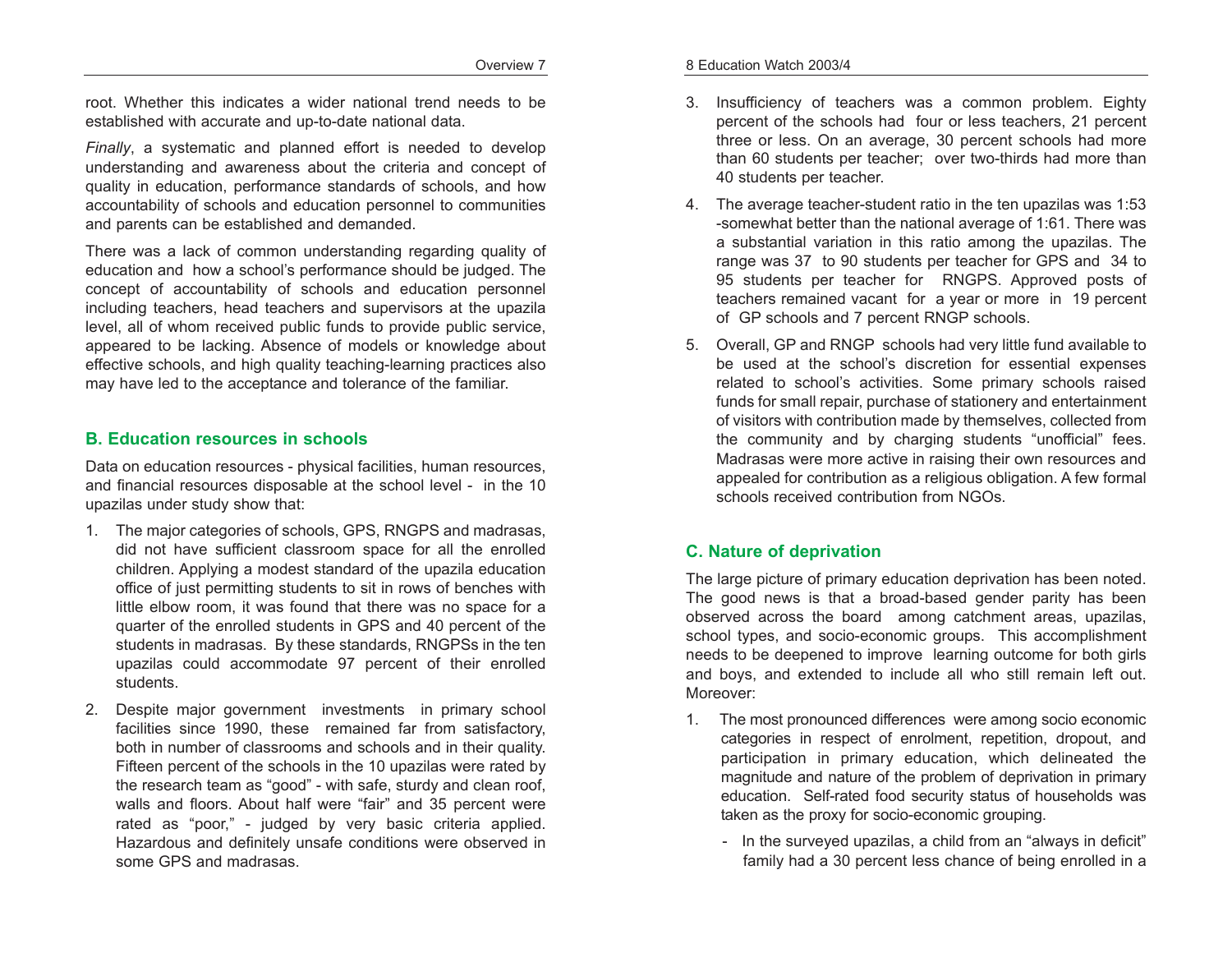school and five times more chance of dropping out from school compared to a child from a "surplus" family.

- A quarter of the non-enrolled children cited poverty as the reason for non-enrolment. Over forty percent who dropped out indicated poverty as the reason for dropping out.
- Refusal of the school authority to admit the child was cited as the second most important reason (21 percent of the respondents) for non-enrolment. This appears to be a new phenomenon arising from increased interest in schooling generated by offer of stipends and parents' preference for certain schools – close to home or with a "good name."
- Children not "liking school" was an important cause for not enrolling and the most important reason for dropping out. This indicates problems about how the school functions.
- The interaction between factors related to school and family and society need to be investigated further. Social and economic disadvantage of the child and the child's background and the school's response to this are key elements in this interaction.
- 2. It was not one or another cause that could be identified and fixed, but *a syndrome of poverty and disadvantage* including child labour, first generation learner, inability to afford private tutors, and causes related to children's absenteeism that need to be addressed.
	- In the 6-14 age group of the poorest economic category, one-third of the children were non students and at work or unemployed, and 30 percent were students and working at the same time. In the "surplus" group, about the same proportion was both students and at work, but only 7.5 percent of the children were non-students, either working or without any work.
	- Forty-seven percent of the mothers and 43 percent of the fathers of primary school children in the upazilas were without any schooling. Both parents were without education for a third of the children. These children can be regarded as "first generation learners". Inability of parents to guide and support their children, and the likely economic disadvantage of these families, affect how the first generation learners perform in school.
- Private tutors for primary school children have become a norm. Forty three percent of the children had private tutors; they paid an average of Tk 152 per month for eight months in a year. Children who needed extra help with their studies most, first generation learners, could afford it the least.
- Low average school attendance, about 60 percent, was linked with factors related to both the operation of the school and the family situation of the child. Causes identified were children's need to help at home either regularly or for seasonal farm work, ill health or sickness of child or a parent, acute family economic problems, and falling behind in lessons with no help to catch up from teacher or at home. Any interruption in schooling set in motion for the poor a vicious spiral of further lag, more absences, and eventual dropping out.
- Children with special needs, especially those with disabilities, and children of ethnic minorities whose mother tongue is not Bangla, are special dimensions in the picture of deprivation in primary education.
- Studies of the category labelled as ultra poor, which consists of 20 percent to one-third of the population depending on criteria, showed net enrolment of 65 percent compared to around 80 percent nationally.
- 3. Three kinds of actions observed could be regarded as elements of the effort to address deprivation. These are free distribution of textbooks, scholarship examinations in primary schools, and stipend for primary school children from poor families; but these have not worked optimally for the poor.
	- GPS, RNGPS and ebtedayee madrasas are supposed to receive free textbooks, while others can buy these. However, students in all categories of schools had to make a payment to receive the books. Survey data showed that 27 percent of the children made a payment to receive books which was, on average, Tk 14 per child in GPS and RNGPS and Tk 32 in madrasas.
	- The extra time and attention given to 20 percent of the class 5 scholarship nominees often meant that 80 percent in class 5 and all in the rest of the schools paid a price in a very common situation of teacher shortage in the school. A measure intended to encourage good performance and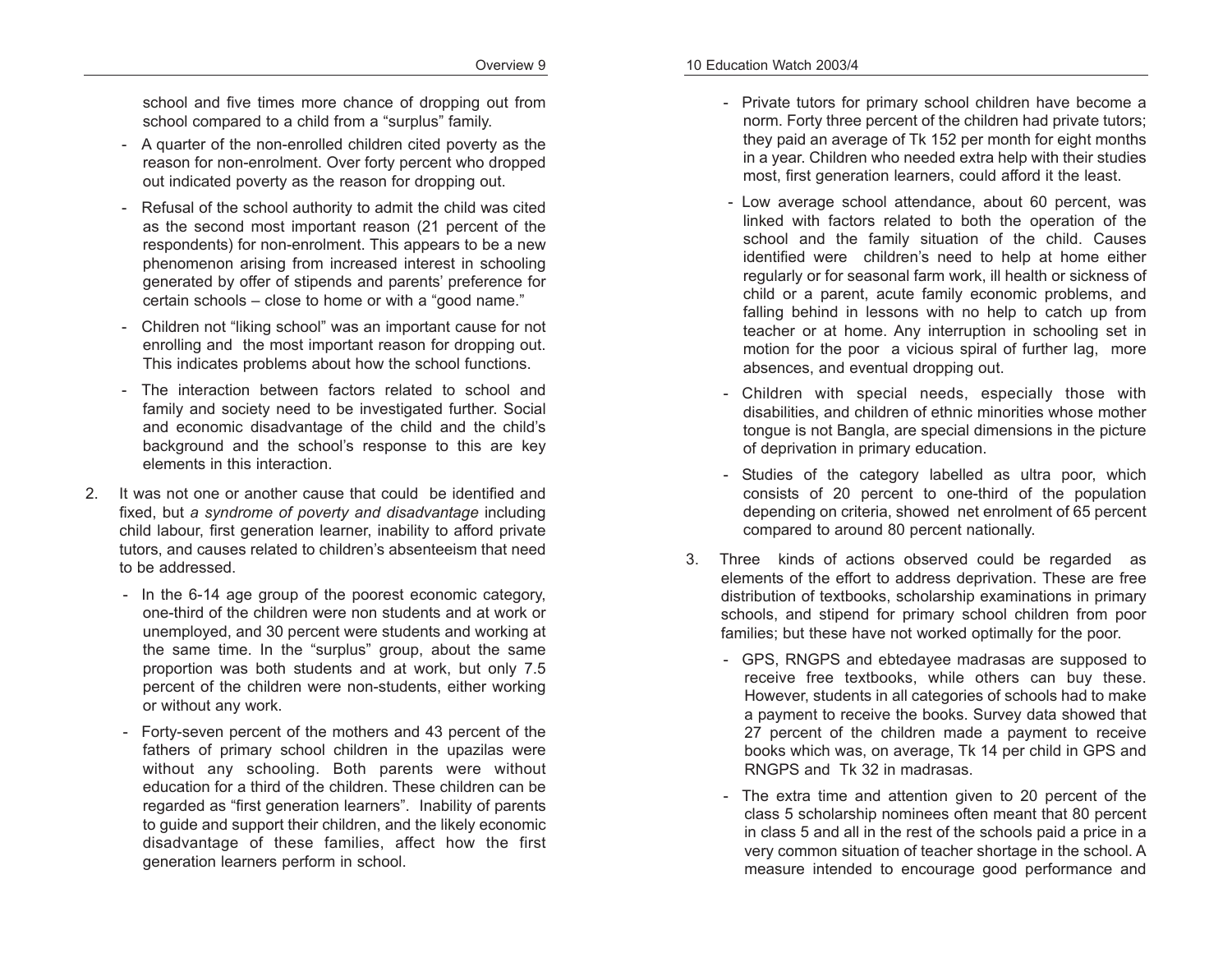benefit students has become counter-productive for those vulnerable to deprivation.

- Stipend recipients were roughly evenly divided between four socio-economic categories (based on food security criteria used in this study). Over two-thirds of the children from the poorest category were not selected to be recipients of stipend; but 27 percent of children from affluent households received the stipend.
- Household survey revealed that forty percent of the recipients were paid Tk 200 or less instead of Tk 300 as a quarterly payment. Students from "rich" households received on average Tk 260 and those from "poor" households were paid Tk 225.
- Targeting the poor, the principal rationale of the stipend programme, does not appear to be working, at least in the upazilas under study. There are also major problems in the management and administration of the programme, one manifestation of which is "cuts" taken from stipend. A basic dilemma of the programme is: Are there ways of spending scarce money to help the disadvantaged children perform better in school and attend school regularly rather than subject them to criteria which they find difficult to meet. Non-formal education programmes run by NGOs have attracted and held poor children in school and helped them to perform well without stipend as an inducement.

#### **D. Quality in the classroom**

A look at school level academic management based on information gathered from schools, interviews, discussion with stakeholders, and classroom observation revealed:

1. Schools mostly do not have the academic and management leadership needed perform effectively. The head teachers' key role in ensuring effective functioning of school is mentioned in government directives. In practice, the head teacher essentially worked as another teacher. The way head teachers were selected, time available to them, their training and degree of freedom granted did not support or encourage a leadership role for the head teacher. When this happened, this was due to exceptional individual initiative.

- 2. An inflexible and uniform centrally imposed daily school timetable fragmented the school day in very short blocks of time for up to eight separate school subjects every day, with little time for anything other than a mechanical routine in the class, even for children of grades one and two. In two shift schools, over 90 percent of all schools, this meant no more than 20 to 25 minutes of learning time in a class period. Short staffing in schools often made the uniform central time table impractical. Schools made their own adjustments, but this often meant "convenient" arrangements for reducing teacher load by combining sections, making large classes even larger, but the fragmentation remained intact. There appears to be no awareness of this as a problem among teachers or supervisors and few examples were found, except in nonformal schools, of efforts to apply learner-centred and active teaching-learning with flexibility in the class routine.
- 3. Competency-based curriculum with the formulation of the essential learning continuum and listing of competencies to be acquired by children through primary education was introduced a decade ago. This was an important government primary education initiative which had the potential of bringing about very significant improvement in learning outcome. After a decade since this initiative began, teachers and head teachers did not have sufficient understanding of the concept and its implications for their work. The teacher's guide book distributed several years ago is rarely consulted by teachers and has not been followed up with sufficient in-service training and orientation of teachers and supervisors.
- 4. Primary schools (GPS and RNGPS) were graded into four categories applying a ten point checklist related to school facilities and management, but not learning performance except scholarship examination results. Fifteen percent of the schools were found to meet the criteria for grade A and over a quarter had serious deficiencies. Annual school plans for supervision and support from upazila education offices did not indicate any planning to bring the weak schools up to a satisfactory level. This initiative has the potential of making school supervision focus on overall performance of schools and make supervision purposeful.
- 5. Classroom observations carried out by the research team in 10 schools illustrated the common weaknesses in teachinglearning, especially in GPS, RNGPS and madrasas, which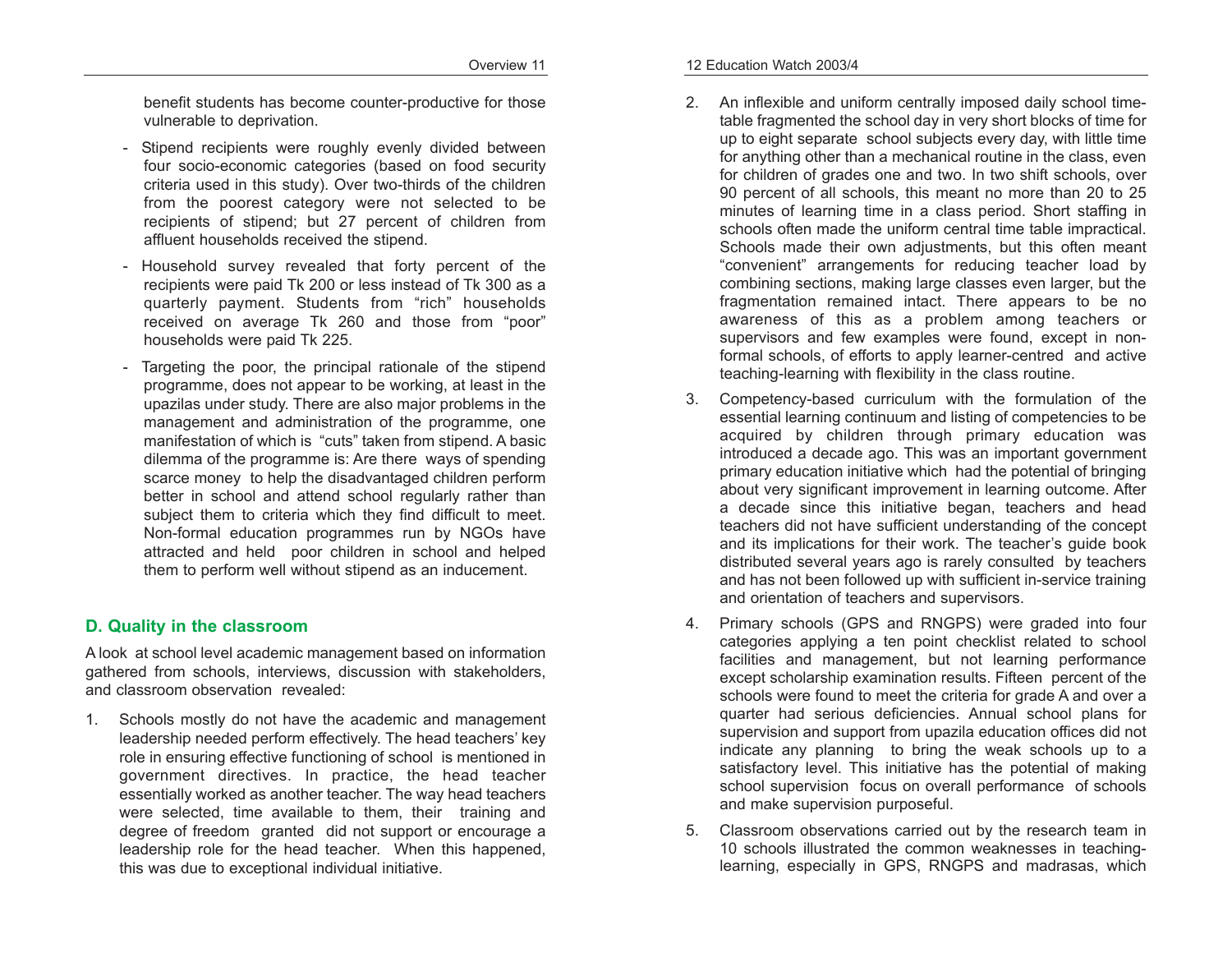served over 90 percent of the children. There were serious deficiencies in subject knowledge in such subjects as Mathematics, English and Bangla that caused students to be subjected to wrong information, explanation, examples and pronunciation. Teaching was based, with rare exceptions, on one-way communication in often large and crowded classrooms with a class time-table that did not permit carrying out a complete lesson sequence. Few learning aids were used, but a stick as a tool for discipline was seen in many classes. There was little effort or opportunity to help children who lagged behind. Home tasks were assigned but teachers failed to provide sufficient feedback to students. Classes in non-formal schools with smaller classes, strong supervisory support and supply of essential learning aids were a clear contrast to an average class in GPS, RNGPS and madrasas.

## **E. Management at school and local level**

Critical issues regarding the management at school and support to school were identified on the basis of school survey, focus group discussion, interviews, and school and classroom observation.

- 1. The process of teacher recruitment was seen by stakeholders at the local level as a major impediment to improvement of quality in primary education. SMC members, parents, teachers, AUEOs and UEOs all expressed concern about infractions and manipulation of rules and regulations regarding the recruitment of both GPS and RNGPS teachers leading to recruitment of teachers who were not qualified to be teachers. In the case of GPS the violation of rules was caused at the district level by increasing the weight of oral interviews in selection, thus making the process vulnerable to improper influence. For RNGPS, where SMCs were responsible, the system was seen as dominated by cronyism instead of application of criteria.
- 2. Most GPS teachers are trained but most RNGPS teachers are not. With an annual capacity of 6,000 in PTIs and at least 100,000 primary school teachers in need of training, the demand cannot be met by current training approaches. Moreover major overhaul is needed in PTI training to make it more effective, since studies have shown no significant impact of this training in student performance.
- 3. Two main initiatives for in-service training-sub-cluster training and URC subject-based training - are not working well in the 10 upazilas. Lack of professional support in planning and designing the content and method, professional deficiency of AUEOs who are the trainers for this event, and inadequate follow-up of outcomes of training at the school level rendered the sub-cluster training into a monthly social gathering of teachers presided over by the AUEO. URC's are not living up to their potential as resource and training centres for teachers in the upazila. URCs nominally exist in the ten upazilas but four are not functional yet and three had stopped due to lack of fund (since the development project funding ran out). The morale is low in URCs and the short subject training offered is yet to be assessed for their impact in classroom.
- 4. AUEOs are the frontline supervisors for primary schools with the charge of giving teachers professional support and advice to do their job properly. Most informants in focus groups and interviews thought this promise is far from being fulfilled. Large number of schools, counting only GPS, RNGPS and community schools, in the charge of an AUEO (average of 41 and a range of 16 to 212 in the ten upazilas), no budget for mobility, lack of training for offering professional supervisory support to teachers, and filling out long inspection forms about compliance with rules rather than advising on effective teaching were identified as the problems. In addition, complaints were rampant that extorting payments and favours from teachers on threat of punishment was a common practice.
- 5. With most schools running in two shifts and total contact hours one of the lowest by international comparison, using the available time of students and teachers in school optimally is important for effective learning. The stakeholders were in favour of the ideal solution of a longer school day in single shift schools. This must be the aim, but this has major implications for teachers, classrooms and budgets. A strong argument can be made for giving priority to reducing class size to a maximum of 40 children under one teacher who is properly trained and has strong supervisory support in a double shift school, if a single shift means having a larger class under an ill-trained teacher with no supervision.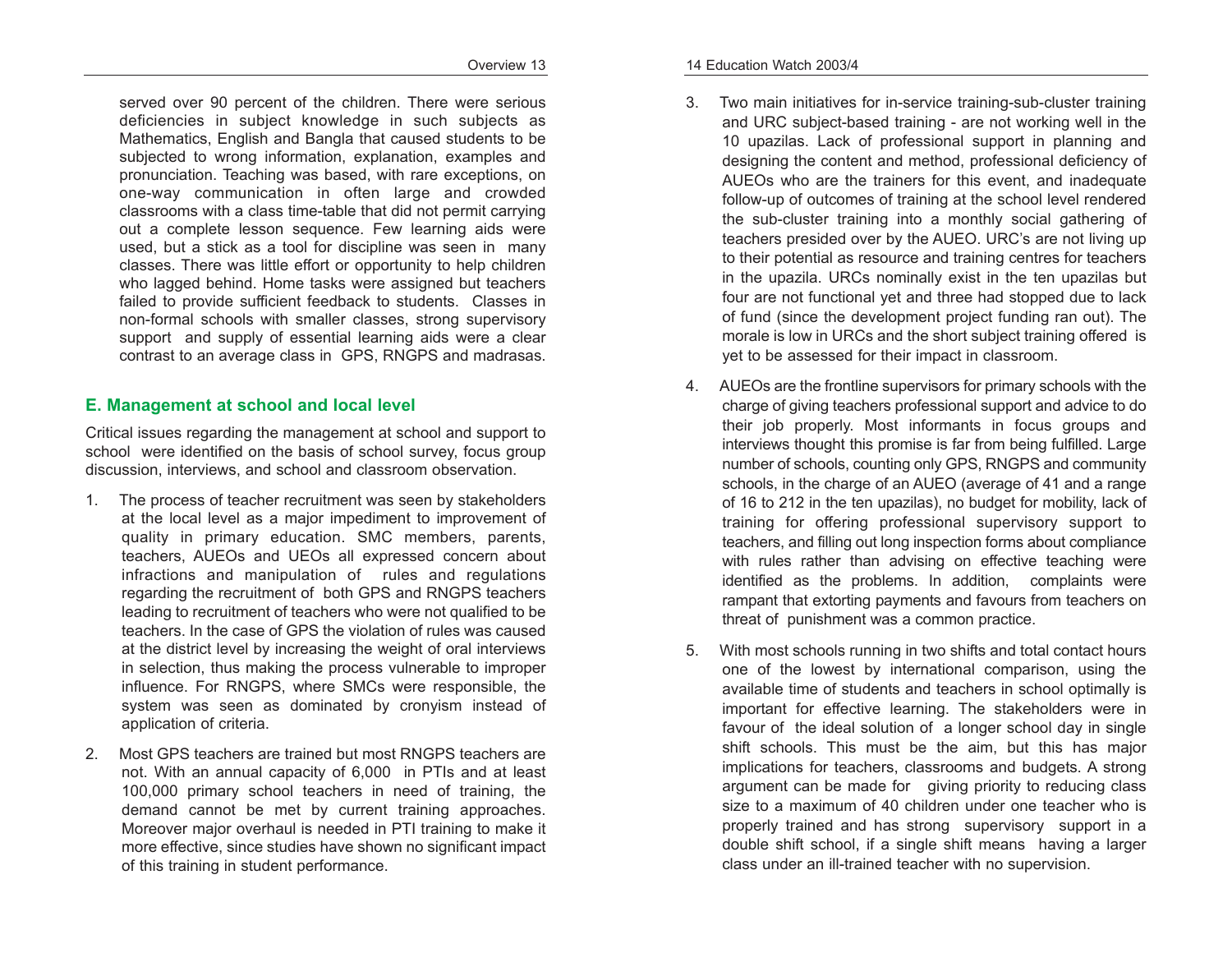- 6. Union Parishad- the only local government tier existing at present, has almost no role in primary education. Chairpersons and members mostly said they did not know of any significant role in primary education that has been assigned to them, although many were willing to be involved. The local education committees at union and ward levels set up after compulsory primary education programme was started a decade ago have become dormant.
- 7. SMCs have been given a broad and sweeping role in primary school management, but with little real authority. Nonetheless, active and engaged SMCs can make a difference in the school, as it has been demonstrated in some cases. Political control - now institutionalised by giving the local MP a role, and cronyism of head teachers in the case of GPS and of the founding group in the case of RNGPS, have led to formation of SMCs with mostly the wrong people for such a committee. Unclear and vague ideas about the role and duty of the SMC, among the members themselves and among school authorities and parents, and absence of any disposable fund with the managing committee are other reasons for their ineffectiveness. The potential of SMC as the vehicle for accountability and community involvement in school thus cannot be realised.
- 8. There is miscommunication or confusion about the relative roles of PTAs and SMCs. The apprehension was expressed by some that there would be an overlap and conflicts if both the bodies were active in a school and that with active SMCs no PTA is needed. Non-formal schools have demonstrated that parents, especially mothers, want to be involved and can be partners with teachers and the school in helping children learn and grow.
- 9. No one has the responsibility and authority to maintain an oversight of primary education in the upazila. There was no common or comprehensive source of information about education in the upazila, nor was there any focal point for promoting or planning for compulsory primary education or EFA goals in the upazila. The madrasas, for example, remained virtually without any supervision although they enrolled 9 percent of the students in the upazila. The proprietary kindergartens are growing in number and are

popular with the upcoming middle class even in small towns and some villages, but they remain outside any regulatory framework. In fact, there is no focal point of responsibility to protect and uphold public interest in the sphere of education in the upazila.

10. Most stakeholders at the school and upazila level were in favour of much greater and meaningful decentralisation of education management. They were, at the same time, apprehensive that local pressures of vested interests would increase; and that resources were scarce at the local level, which had to come from the central authorities. On balance, however, they favoured a genuine shift towards devolution of authority and decisions to district, upazila and school levels. This would require, according to them, defining power, authority and control over resources at different levels and trying out ways of making this work. It was not clear to all stakeholders what form decentralisation should take and how it was to be achieved; hence the importance of trying out approaches in selected locations.

## **Policy and Action Implications**

The micro and meso view of primary education provided by the information from the upazilas points to major challenges and potentials in primary education. We have a better understanding of how the large picture of deprivation is formed with elements provided by each deprived child in his or her home, school, community and upazila. Despite progress, provisions for schools, classrooms and teachers remain insufficient for equitable access; equally inadequate are the condition and environment in schools and classrooms and the availability of learning resources for ensuring acceptable quality of education. A holistic and multipronged approach is needed to address the syndrome of poverty and disadvantage that characterises deprivation. It is shaped by how the school functions and the home and family circumstances of the child and the mutual re-inforcement of each other.

As cautioned by UNESCO's latest EFA Monitoring Report, Bangladesh will not reach its EFA goals for 2015 with a "business as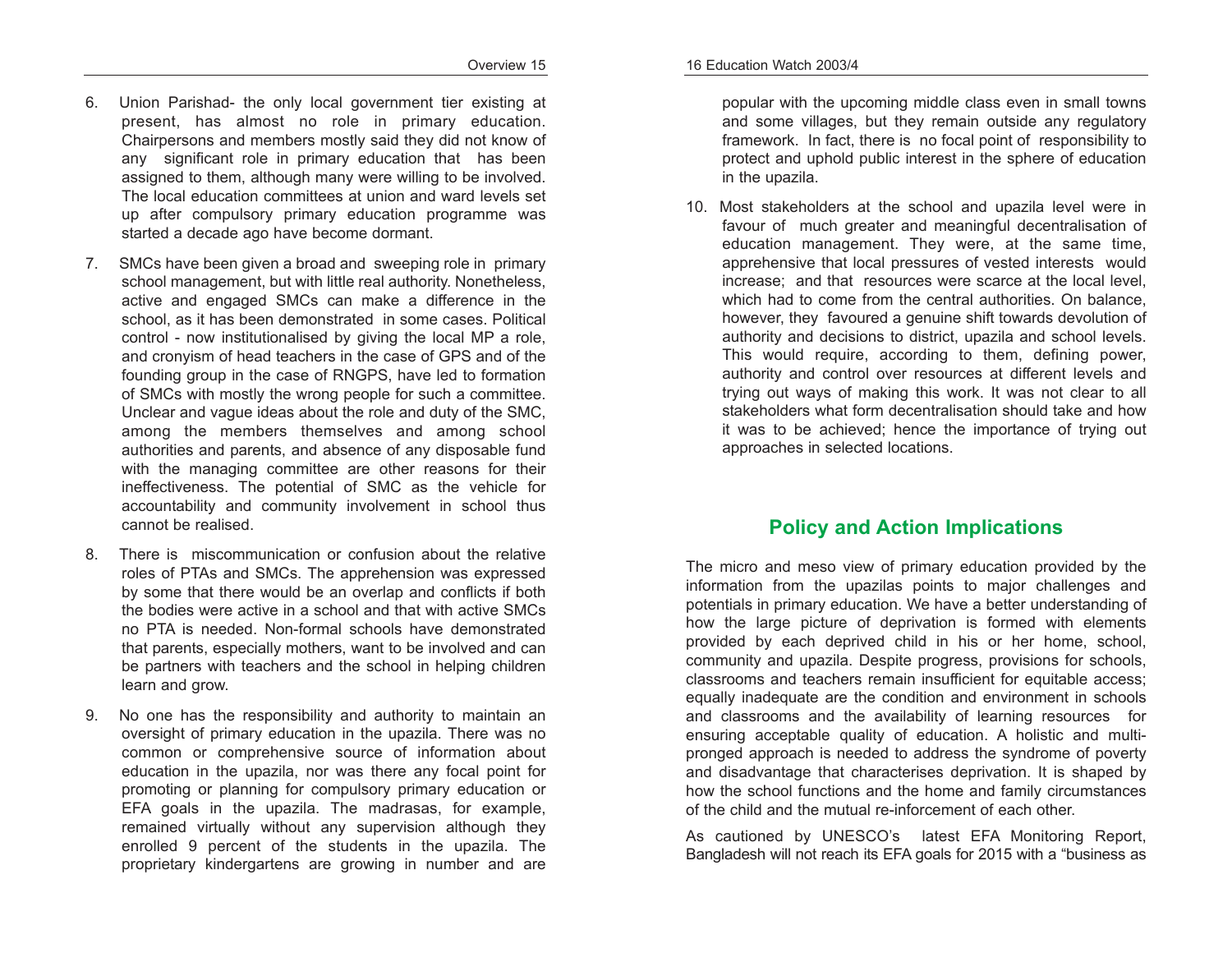usual" approach. Ambitious goals have been set for PEDP II, the umbrella development programme of the government in primary education for the period 2003/4 to 2008/9, on which much hope is pinned. But it has been already late by more than a year in getting off the ground. There has to be a much greater sense of urgency, greater determination to cut through inertia and bureaucratic obstacles on both national and external donor fronts, and a stronger will to resist extraneous vested interests than has been seen so far. The slow and halting pace of progress witnessed in the five years since the 2015 EFA goals were adopted must shift to a different cadence.

A good number of technical recommendations could be offered based on the information collected, analysed and presented above. The research team has decided instead to recommend seven action priorities aimed at moving from the business-as-usual approach and injecting a renewed sense of urgency about fulfilling the promise of quality primary education for all children.

# **Quality with equity: Seven action priorities in primary education**

- 1. *Recognition of inequity and deprivation in primary education as a serious problem and a commitment to deal with it*. The first step to effective action has to be an understanding and recognition on the part of policy makers at the political level and in the education establishment that primary education remains unequal with large-scale deprivation of access and participation in the system, as shown in this report. It can be seen even by analysing official data. A genuine commitment to removing deprivation and inequity has to be reflected in:
	- Allocation of resources and budgets for education programmes with equity and affirmative action in favour of the disadvantaged as key criteria,
	- Subjecting education policy and programme decisions as well as resource allocation and budgets to poverty impact analysis,
	- Applying poverty impact and consequences as a component in education programme assessment and evaluation,
- Supporting research, experimentation and analysis of experience about how the poor can be effectively served and the programme outcomes enhanced, and
- Adopting the rights perspective to fulfill the education rights and entitlements of all children.

This commitment at the national level has to be communicated forcefully and with conviction to donors and international partners, policy implementers, local bodies, SMCs, teachers, parents and even students. As key stakeholders, their role and commitment in helping achieve educational goals is paramount.

- 2. *Addressing at the school level the syndrome of poverty and disadvantage affecting student performance*. As noted in this report, a syndrome consisting of factors at home and in school causes children's deprivation from education, which has to be addressed holistically. The locus of action for this effort has to be the school where the education authorities can reach the child, the parents and the teachers and work out appropriate measures responding to specific circumstances of disadvantage. The elements of this response would be:
	- Identifying the disadvantaged children and their particular difficulties.
	- Extra help in studies in class or out of class to first generation and "slow" learners,
	- Providing learning materials (notebooks, workbooks, pencil, paper etc.) and elimination of all cash costs to children from the poor families.
	- Regular communication of school with the parents of the disadvantaged, designating a teacher for a group of these parents for maintaining contact.
	- Orientation of managing committee, teachers, and community about the special effort.
	- Provision of budget to be managed by school for this purpose - perhaps redirecting stipend funds for this purpose.
- 3. *Effective implementation of competency-based primary education*. The promise and potential of curricula and teachinglearning based on essential learning continuum and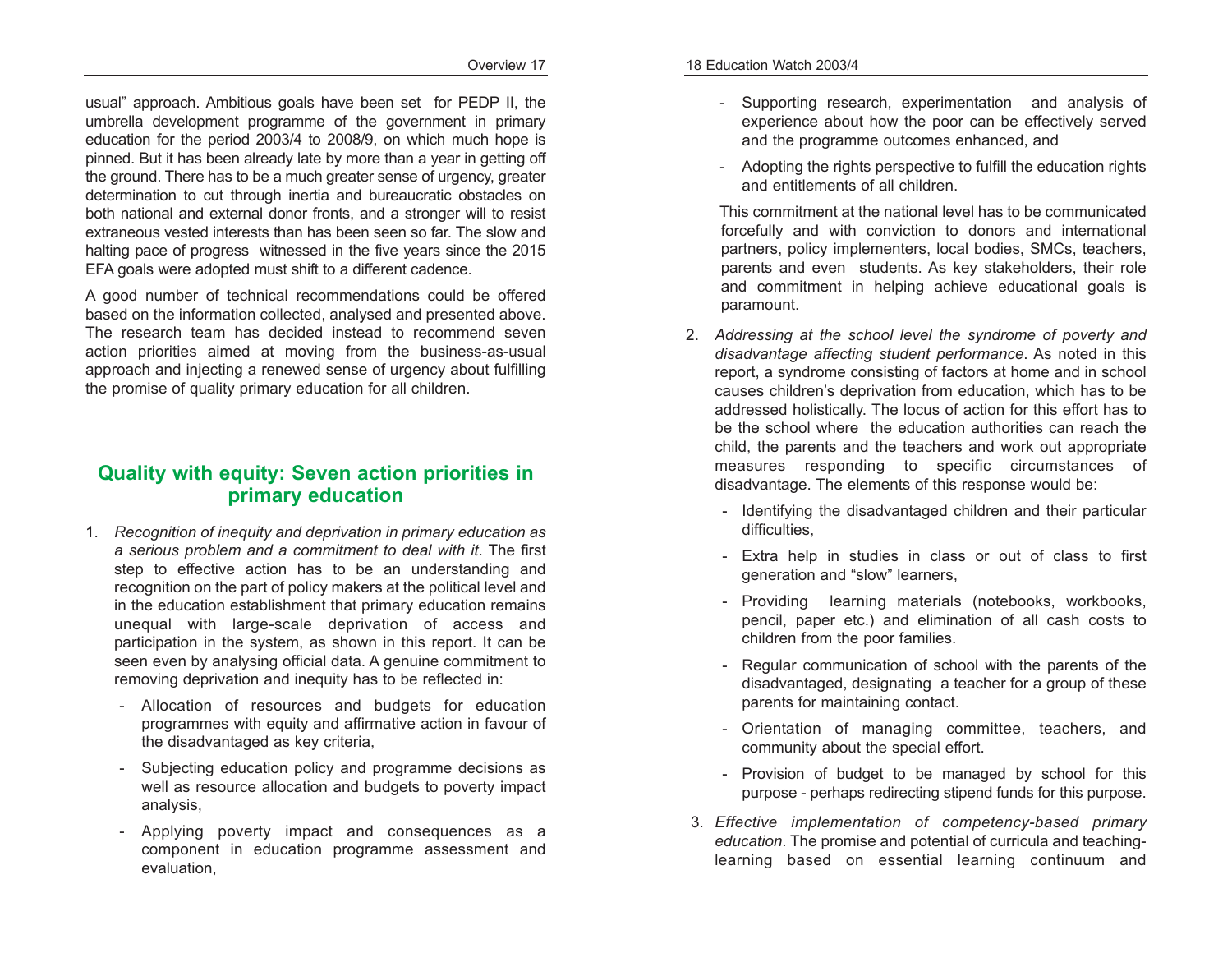competencies, even after a decade, have not been fulfilled. The concept remains sound and valid. A concerted effort needs to be made to implement competency-based curriculum, classroom work, and learning assessment. The components of this effort will include:

- Critical review of "terminal" and intermediate competencies to separate out beliefs and values, which may be important but are not measurable competencies, and their sequence and gradation.
- Using time and resources optimally to ensure student achievement in basic skills; a case in point is wasting scarce student and teacher time in the attempt to teach English from grade 1, when most teachers cannot speak English.
- Plan and support for continuing technical work on translating competencies into classroom activities, lesson plans, learning aids and continuing assessment methods in classroom, and pre-service and in-service training of teachers.
- Continuing professional work on competency-based curriculum development, textbooks and learning materials,
- Development and introduction of valid grade-wise and end-of-primary-level assessment
- Support for coordinated action research on this subject.
- 4. *Decentralisation, local planning and management trial*. The absence of any oversight responsibility and planning of primary education involving all service providers at the local level and lack of management authority with accountability at school level have been identified as impediment to quality and equity in primary education. At the same time, there is apprehension about the problems decentralisation may cause and the capacity and resources at the school and local level. The appropriate way to deal with this dilemma is to initiate development and trial of decentralised planning and management including personnel, resources and academic programme in six districts in six divisions. The components of the trial can include:
	- Defining tasks, responsibilities, capacities and accountability process at district, upazila and school levels,
- Developing upazila primary education planning and school improvement plans, as anticipated in PEDP II, including technical and professional support for these,
- Working towards a unified approach to ensure core quality standards for all primary education provisions for all children,
- Scope and method for devolving greater authority and responsibility and fund management to school managing committee and head teacher including accountability of school to community and education authorities.
- Managing at school level learning time and calendar, academic programme, and teacher's performance of duties.
- Capacity-building at district, upazila and school level including capacity to manage and use information.

Implementation of PEDP II programme in a decentralised mode in the selected upazilas and districts with trial and demonstration of effective implementation of the programme should be a key objective of the trial.

- 5. *Supporting development and use of professional capacity*. The management structure and decision-making process at present allow little room for development and effective use of professional capacity in primary education. Career structure in primary education does not encourage professional development and professional staff to rise to management and decision-making level. Personnel recruitment and deployment policy and practice hinder development of centres for professional and technical expertise in the sector in institutions such as NAPE and NCTB and at central and field levels of DPE. Institutions including IER of Dhaka University, IED of BRAC University, NAPE and NCTB should be supported to work together on developing strategy and plan for professionalisation and professional capacity development in primary education. This effort should be linked to and complemented by measures anticipated under PEDP II. The elements of this activity would be:
	- Undertaking institutional and organisational analysis of primary education management required in PEDP II.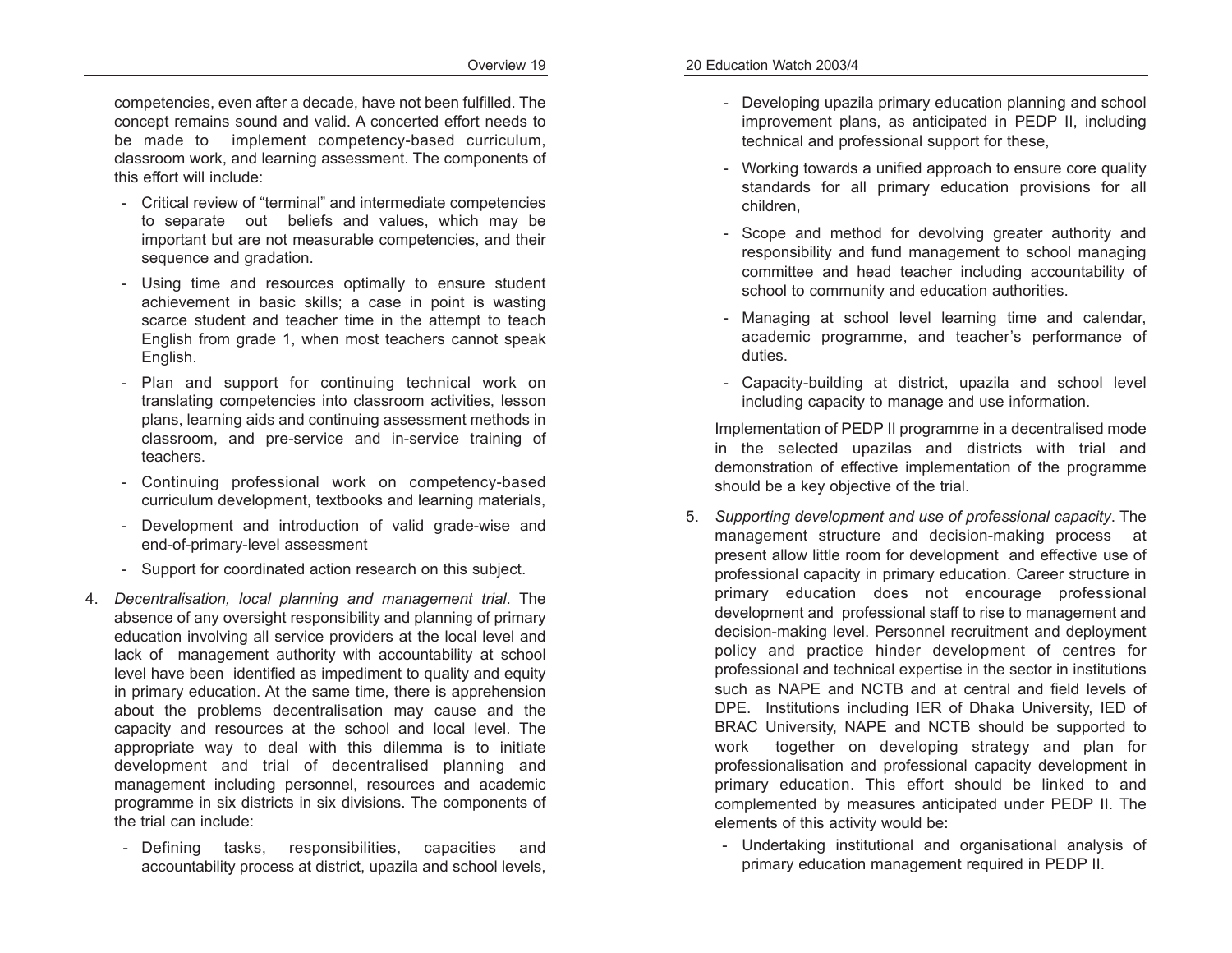- Establishment of a primary education cadre a condition of PEDP II donor support.
- Development of need-based short and longer specialised training and professional development courses,
- Rethinking and redesigning pre-service and in-service teacher training and action research to cope with huge needs in terms of quality and quantity.
- 6. *A greater voice of stakeholders at all levels*. In the education system, more than in all other social enterprises, the participatory approach, transparency in decision-making and a high degree of accountability should become the norm. Openness and sharing of information and dialogue in public forums should be the norm at school, union parishad and upazila regarding objectives, plans and progress, and budgetary allocations in the school, and for the upazila. The process of transparency and participation of all stakeholders should include:
	- Periodic sharing of information and plans, and monitoring of progress of, e.g., school's annual work plan, upazila primary education plan and use of funds received from government and other sources, performance evaluation of schools in public forums organised for this purpose.
	- Parent Teacher Association.
	- Transparent and public selection/election of school managing committee and upazila education committee members.
- 7. *Addressing governance issues*. Political interference and undue involvement of politicians, institutionalised by government regulations about managing committees, have been identified as a major contributor to corruption, mismanagement, waste and obstacle to good management practices in general. Support is needed from the Prime Minister, in her capacity as the Minister in charge of Primary and Mass Education, to develop a consensus and adopt and abide by a policy decision to make education, especially primary education, free from political interference, which will help reduce mismanagement and corruption. Support and encouragement from the highest political level is also essential for implementation of this seven point agenda.

# **The Contributors**

Mr. Fazle Hasan Abed 1 Brigadier General (Rtd.) Aftab Uddin Ahmad <sup>1</sup> Dr. Manzoor Ahmed (convenor) 1,4 Dr. Kazi Saleh Ahmed <sup>1</sup> Dr. O. K. Ahmed <sup>1</sup> Mr. Zahin Ahmed <sup>2</sup> Prof. Kafil Uddin Ahmed <sup>3</sup> Mr. Jasim Uddin Ahmed <sup>3</sup> Ms. Syeda Tahmina Akhter <sup>3</sup> Dr. Mahmudul Alam <sup>2</sup> Prof. Md. Shafiul Alam <sup>3</sup> Prof. Muhammad Ali <sup>3</sup> Mr. Ruhul Amin 3 Mr. Mahfuz Anam <sup>1</sup> Prof. Ali Azam <sup>3</sup> Dr. Abbas Bhuiyan <sup>2</sup> Dr. A. M. R. Choudhury 1,2 Ms. Rasheda K. Choudhury 1,2 Dr. Nazma Chowdhury <sup>1</sup> Mr. Subrata S. Dhar <sup>1</sup> Mr. A. N. M. Fusuf 1 Mr. Abdul Ghani <sup>3</sup> Ms. Hasina Habib 3 Mr. M. Nazmul Haq 2 Dr. Shamsul Hoque 3 Dr. M. Anwarul Huque 1

Dr. Muhammad Ibrahim <sup>1</sup> Mr. Nurul Islam <sup>1</sup> Prof. Md. Riazul Islam <sup>3</sup> Mr. Mirza Shahidul Islam 3 Ms. Roushan Jahan 2 Dr. James Jennings 3 Mr. Nurul Islam Khan <sup>2</sup> Dr. Abu Hamid Latif 2 Mr. Jamal U. Mahmood 1 Prof. M. Masum <sup>2</sup> Dr. Ahmadullah Mia <sup>2</sup> Mr. Mohammad Mohsin <sup>2</sup> Mr. Samir Ranjan Nath 2,4 Mr. Kazi Fazlur Rahman <sup>1</sup> Ms. Jowshan Ara Rahman 1 Dr. Siddiqur Rahman <sup>2</sup> Mr. M. Habibur Rahman <sup>2</sup> Mr. A. N. S. Habibur Rahman <sup>3</sup> Dr. M. Matiur Rahman <sup>3</sup> Ms. A. N. Rasheda <sup>1</sup> Ms. Taleya Rehman 1 Dr. Qazi Shahabuddin <sup>1</sup> Prof. Rehman Sobhan <sup>1</sup> Mr. Wolfgang Vollmann 1

- 1. Advisory Board Member
- 2. Working Group Member
- 3. Technical Team Member
- 4. Chapter Contributor